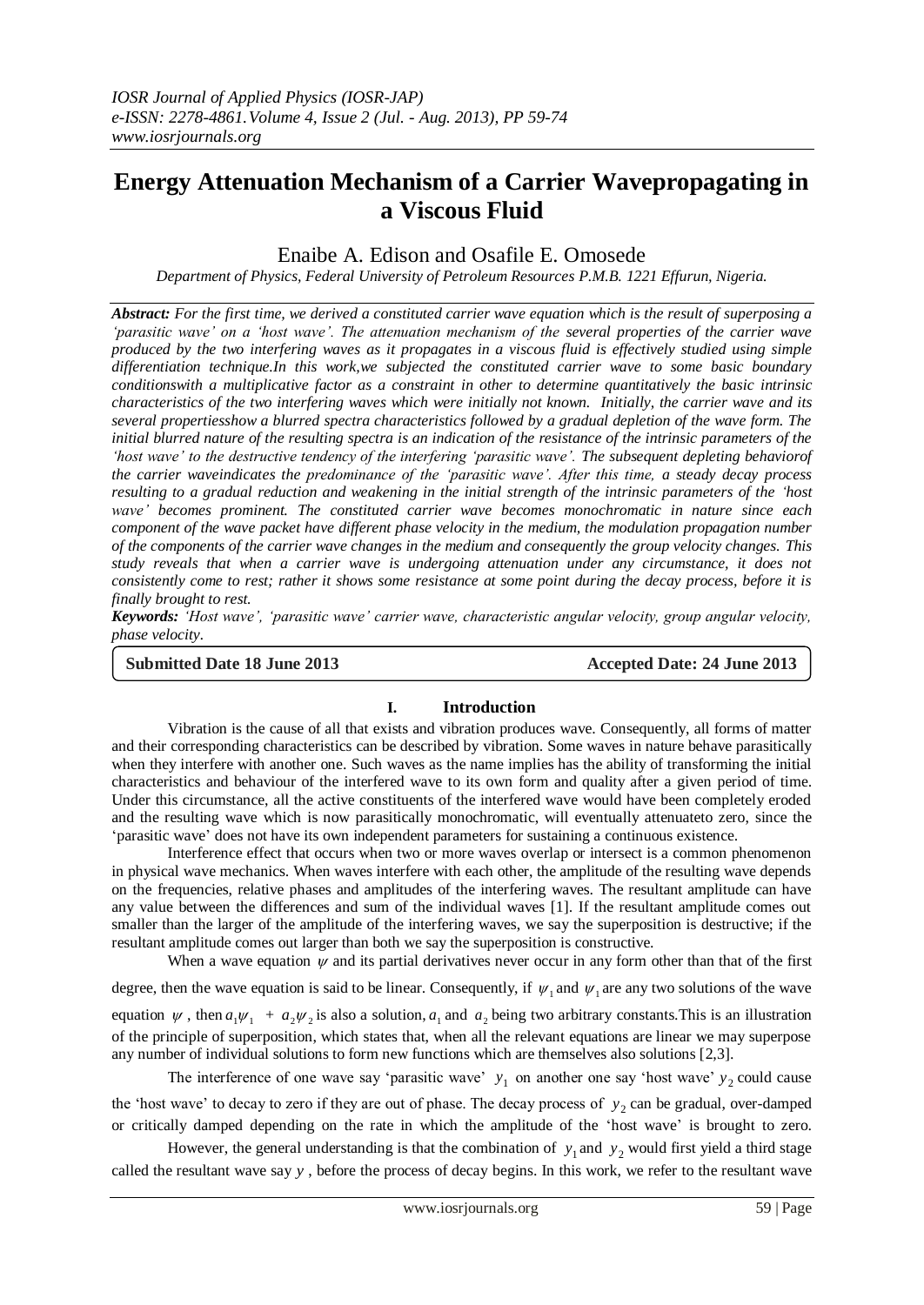as the constituted carrier wave (CCW). Several properties of the CCW, are the amplitude, group velocity, total phase angle, etc., and they are also expected to attenuatewith time during the propagation, since they make up the CCW.

A carrier wave in this wise, is a corrupt wave function which certainly describes the activity and performance of most physical systems. Thus, the reliability and the life span of most active systems are determined by the reluctance and willingness of the active components of the 'host wave' to the destructive influence of the 'parasitic wave'.

Any actively defined physical system carries along with it an inbuilt attenuating factor such that even in the absence of any external influence the system will eventually come to rest after a specified time. This accounts for the non-permanent nature of all physically active matter.

If the wave function of any given active system is known, then its characteristics can be predicted and altered by means of anti-vibratory component. The activity and performance of any active system can be slowed down to zero-point 'dead' by means of three factors: (i) Internal factor (ii) External factor, and (iii) Accidental Factor.

The internal factor is a normal decay process. This factor is caused by aging and local defects in the constituent mechanism of the matter wave function. This shows that every physically active system must eventually come to rest or cease to exist after some time even in the absence of any external attenuating influence. The internal factor is always a gradual process and hence the attenuating wave function is said to be under-damped.

The external factor is a destructive interference process. This is usually a consequence of the encounter of one existing well behaved active wave function with another. The resultant attenuating wave function under this condition is said to be under-damped, over-damped or critically-damped, depending on how fast the intrinsic constituent characteristics of the wave function decays to zero.

The accidental factor leads to a sudden breakdown and restoration of the active matter wave function to a zero-point. In this case, all the active intrinsic parameters of the matter wave function are instantaneously brought to rest and the attenuation process under this condition is said to be critically-damped.Generally, we can use the available information of the physical parameters of a wave at any given position and time to determine the nature of its source and the initial characteristics at time  $t = 0$ , more also, to predict the future behaviour of the wave.

The initial characteristics of a given wave with a definite origin or source can best be determined by the use of a sine wave function. However, for the deductive determination of the initial behaviour of a wave whose origin is not certain, the cosine wave function can best be effectively utilized. However, the reader should permit the lack of adequate references in this paper, since there is no author who hadobviously thought in this line before now.

The organization of this paper is as follows. In section 1, we discuss the nature of wave and interference. In section 2, we show the mathematical theory of superposition of two incoherent waves. The results emanating from this study is shown in section 3. The discussion of the results of our study is presented in section 4. Conclusion and suggestions for further work is discussed in section 5. The paper is finally brought to an end by an appendix and a few lists of references.

#### **1.1 Research methodology**

In this work, we superposed a 'parasitic wave' with inbuilt raising multiplier  $\lambda$  on a 'host wave' which also contain an inbuilt lowering multiplier  $\beta$ . The attenuation mechanism of the carrier wave which is the result of the superposition is thus studied by means of simple differentiation technique.

## **II. Mathematical theory of superposition of waves**

Let us consider two incoherent waves defined by the non - stationary displacement vectors

 $y_1 = a \beta \cos(\vec{k}\beta \cdot \vec{r} - n\beta t - \varepsilon \beta)$ (2.1)

 $y_2 = b\lambda \cos(\vec{k}\lambda \cdot \vec{r} - n'\lambda t - \varepsilon'\lambda)$ (2.2)

Where all the symbols retain their usual meanings. In this study, (2.1) is regarded as the 'host wave' whose propagation depends on the raising multiplier or inbuilt multiplicative factor  $\beta (= 0 \dots, 1)$ . While (2.2) represents a 'parasitic wave' with an inbuilt multiplicative factor  $\lambda (= 0, 1, 2, \dots, \lambda_{\max})$ . The inbuilt multipliers are both dimensionless and as the name implies, they are capable of gradually raising the basic intrinsic parameters of both waves respectively with time. Now let us add the two waves given by (2.2) and (2.1) as follows.  $\overline{a}$  $\rightarrow$ 

$$
y = y_1 + y_2 = a\beta \cos(\vec{k}\beta \vec{r} - n\beta t - \varepsilon \beta) + b\lambda \cos(\vec{k}\lambda \vec{r} - n\lambda t - \varepsilon \lambda)
$$
 (2.3)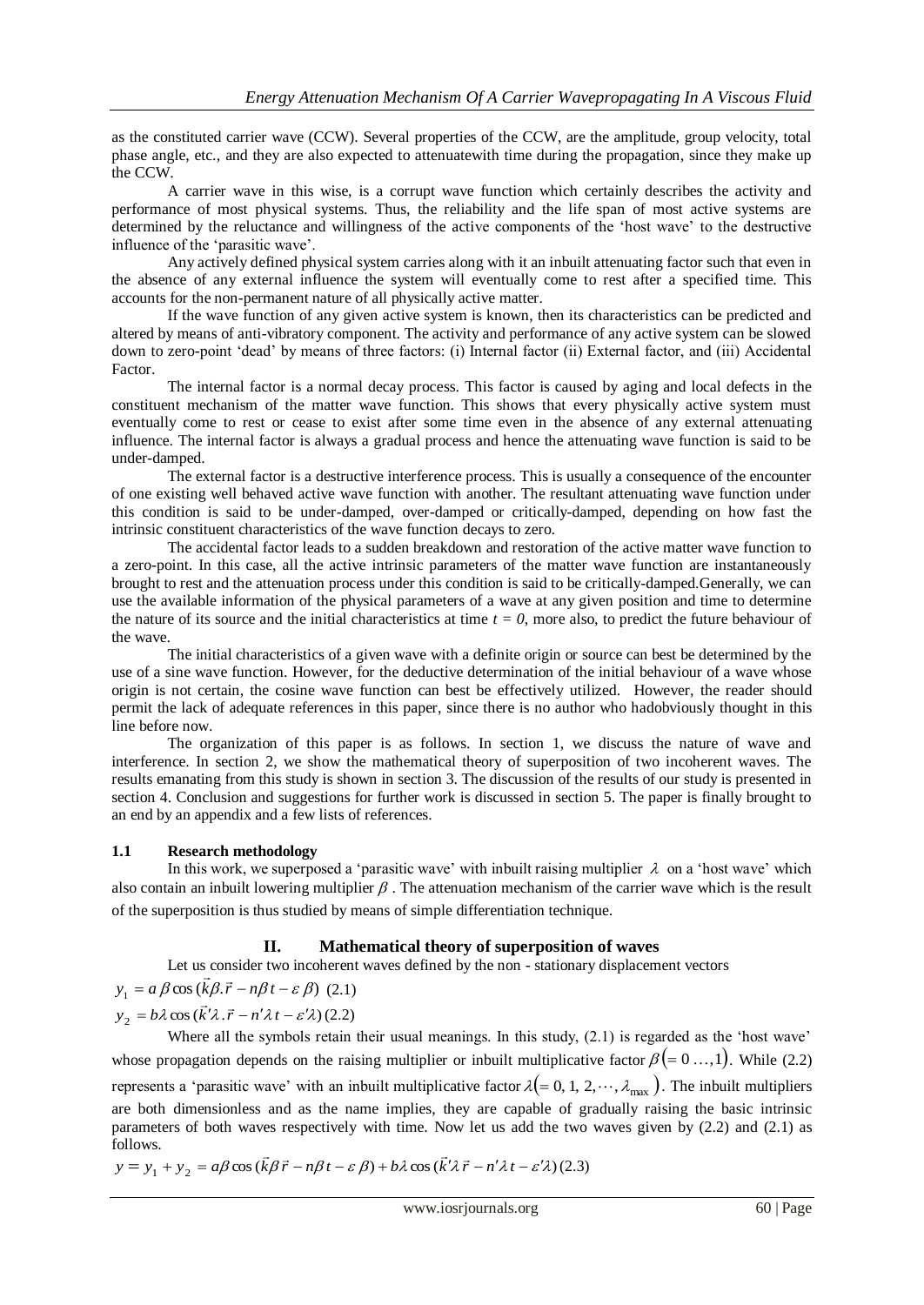Suppose, we assume that for a very small parameter  $\zeta$ , the below equation holds,  $n'\lambda = \zeta + n\beta$  (2.4)  $y = a\beta \cos(\vec{k} \beta \cdot \vec{r} - n\beta t - \varepsilon\beta)$  $b\lambda \cos(\vec{k}'\lambda \cdot \vec{r} - n\beta t - \zeta t - \varepsilon'\lambda)$ (2.5) Again in (2.5), we assume that for a small and negligible parameter  $\zeta$  the below relation holds.  $\varepsilon_1' = \zeta t + \varepsilon' \lambda (2.6)$  $y = a\beta \cos(\vec{k} \beta \cdot \vec{r} - n\beta t - \varepsilon\beta)$ +  $b\lambda \cos(k'\lambda \cdot \vec{r} - n\beta t - \varepsilon_1')$  (2.7) For the purpose of proper grouping we again make the following assumption:  $\vec{k} \beta \cdot \vec{r} = \vec{k}' \lambda \cdot \vec{r} = \xi (2.8)$  $(\vec{k}\beta - \vec{k}'\lambda).\vec{r} = \xi$  $.\vec{r} = \xi(2.9)$  $y = a\beta \cos((\xi - n\beta t) - \varepsilon \beta) + b\lambda \cos((\xi - n\beta t) - \varepsilon_1')(2.10)$ We can now apply the cosine rule for addition of angles to re-evaluate each term in  $(2.10)$ , that is,  $cos(A \pm B) = cos A cos B \mp sin A sin B (2.11)$  $y = a\beta \left\{ \cos(\xi - n\beta t) \cos \beta \varepsilon + \sin(\xi - n\beta t) \sin \beta \varepsilon \right\} +$  $b\lambda \left\{ \cos(\xi - n\beta t) \cos \varepsilon_1' + \sin(\xi - n\beta t) \sin \varepsilon_1' \right\}$  (2.12)  $y = \cos(\xi - n\beta t) \left\{ a\beta \cos \beta \varepsilon + b\lambda \cos \varepsilon_1' \right\} + \sin(\xi - n\beta t) \left\{ a\beta \sin \beta \varepsilon + b\beta \sin \varepsilon_1' \right\} (2.13)$ For technicality, let us make the following substitutions so that we can further simplify (2.14).  $A \cos E = a\beta \cos \beta \varepsilon + b\lambda \cos \varepsilon_1'$  (2.14)

 $A \sin E = a\beta \sin \beta \varepsilon + b\lambda \sin \varepsilon_1'$  (2.15)  $y = A \left\{ \cos \left( \xi - n\beta t \right) \cos E + \sin \left( \xi - n\beta t \right) \sin E \right\}$  (2.16)  $y = A \cos \{ \xi - n\beta t - E \} (2.17)$  $y = A \cos \left\{ \left( \vec{k} \beta - \vec{k'} \lambda \right) . \vec{r} - n \beta t - E \right\}$  $\cos\left\{\left(\frac{\bar{k}}{\beta}-\frac{\bar{k}}{\lambda}\right).\vec{r}-n\beta t-\frac{E}{\alpha}\right\}$  (2.18)

The simultaneous nature of (2.14) and (2.15) would enable us to square though them and add the resulting equations term by term. After a careful algebraic simplifications we arrive at the equation

$$
A = \sqrt{a^2 \beta^2 + b^2 \lambda^2 + 2ab \beta \lambda \cos ((\beta \varepsilon - \varepsilon' \lambda) + (n \beta - n' \lambda)t)} (2.19)
$$

 $y = \sqrt{a^2 \beta^2 + b^2 \lambda^2 + 2a \beta b \lambda \cos((\beta \varepsilon - \varepsilon' \lambda) + (n\beta - n' \lambda)t)} \times \cos((\vec{k} \beta - \vec{k}' \lambda).\vec{r} - n\beta t - E)$  $\cos\left((k\beta - k'\lambda).\vec{r} - n\beta t - E\right) (2.20)$ Upon dividing (2.16) by (2.15), we get that

$$
\tan E = \frac{a\beta \sin \beta \varepsilon + b\lambda \sin \varepsilon'_1}{a\beta \cos \beta \varepsilon + b\lambda \cos \varepsilon'_1}
$$
 (2.21)  

$$
E = \tan^{-1} \left( \frac{a\beta \sin \beta \varepsilon + b\lambda \sin (\varepsilon' \lambda - (n\beta - n'\lambda)t)}{a\beta \cos \beta \varepsilon + b\lambda \cos (\varepsilon' \lambda - (n\beta - n'\lambda)t)} \right)
$$
 (2.22)

Hence  $(2.20)$  is the resultant wave which describes the superposition of the 'parasitic wave' on the 'host wave'. As the equation stands,it represents a resultant wave equation in which the effects of the constitutive waves are additive in nature. However,suppose we assumethat the effects of the constitutive waves are subtractive and with the view that the basic parameters of the 'host wave' are constant with time, that is,  $\beta = 1$  and leave its variation for future study, then without loss of dimensionality we can recast (2.20) and (2.22) as

$$
y = \sqrt{(a^2 - b^2 \lambda^2) - 2(a - b\lambda)^2 \cos ((n - n'\lambda)t - (\varepsilon - \varepsilon'\lambda))} \times \cos ((\vec{k} - \vec{k}'\lambda). \vec{r} - (n - n'\lambda)t - E) (2.23)
$$
  
where we have redefined the amplitude an the total phase angle as,  

$$
A = \sqrt{(a^2 - b^2 \lambda^2) - 2(a - b\lambda)^2 \cos ((n - n'\lambda)t - (\varepsilon - \varepsilon'\lambda))} (2.24)
$$

$$
E = \tan^{-1} \left( \frac{a \sin \varepsilon - b\lambda \sin ((n - n'\lambda)t - \varepsilon'\lambda)}{a \cos \varepsilon - b\lambda \cos ((n - n'\lambda)t - \varepsilon'\lambda)} \right) (2.25)
$$

Equation (2.23) is now the required constitutive carrier wave (CCW) equation necessary for our study. As the equation stands, it is only the variation in the intrinsic parameters of the 'parasitic wave' that determines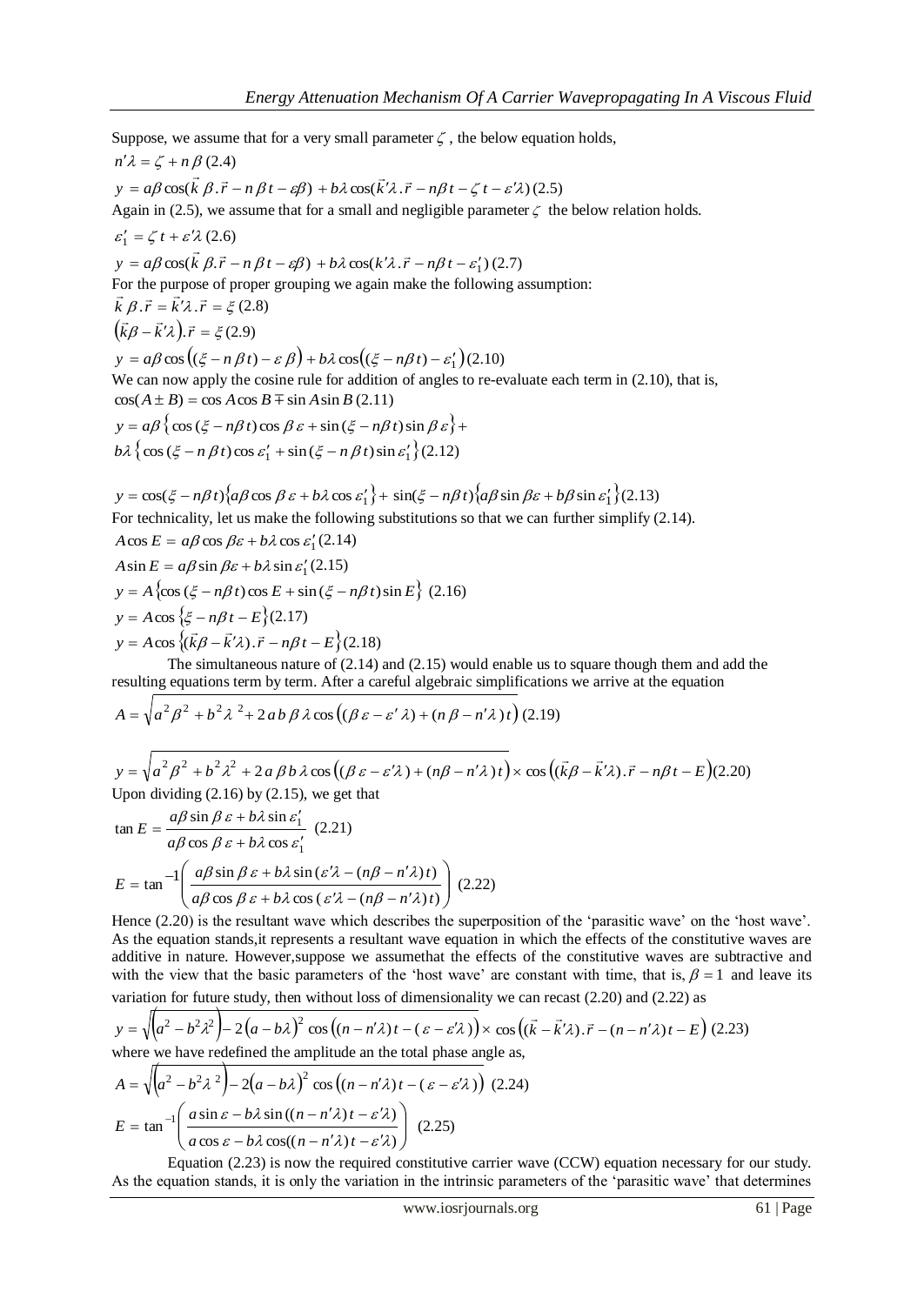the activity of the physical system which it describes. Henceforth, we have agreed in this study, that the initial parameters of the 'host wave' are assumed to be constant and also they are initially greater than those of the 'parasitic wave'. By definition: the modulation angular frequency is given by  $(n - n'\lambda)$ , the modulation propagation constant is  $(k - k'\lambda)$  $\rightarrow$   $\rightarrow$  $-k'\lambda$ , the phase difference  $\delta$  between the two interfering waves is  $(\varepsilon - \varepsilon'\lambda)$ , the interference term is given by  $2(a-b\lambda)^2 \cos((n-n'\lambda)t-(\varepsilon-\varepsilon'\lambda))$ , while waves out of phase interfere destructively according to  $(a - b\lambda)^2$  and waves in-phase interfere constructively according to  $(a + b\lambda)^2$ . In the regions where the amplitude of the carrier wave is greater than either of the amplitude of the individual wave, we have constructive interference that means the path difference is  $(\varepsilon + \varepsilon' \lambda)$ , otherwise, it is destructive in which case the path difference is  $(\varepsilon - \varepsilon' \lambda)$ . If  $n \approx n'$ , then the average angular frequency say  $(n + n')/2$  will be much more greater than the modulation angular frequency say  $(n - n')/2$  and once this is achieved, then we will have a slowly varying carrier wave with a rapidly oscillating phase.

#### **2.1 The calculus of the total phase angle**  *E* **of the carrier wave function**

Let us now determine the variation of the total phase angle with respect to time *t* . Thus from (2.25),

$$
\frac{dE}{dt} = \left(1 + \left(\frac{a\sin \varepsilon - b\lambda\sin((n - n'\lambda)t - \varepsilon'\lambda)}{a\cos \varepsilon - b\lambda\cos((n - n'\lambda)t - \varepsilon'\lambda)}\right)^2\right)^{-1} \times \frac{d}{dt} \left(\frac{a\sin \varepsilon - b\lambda\sin((n - n'\lambda)t - \varepsilon'\lambda)}{a\cos \varepsilon - b\lambda\cos((n - n'\lambda)t - \varepsilon'\lambda)}\right)
$$
(2.26)  

$$
\frac{dE}{dt} = \left\{\frac{\left(a\cos \varepsilon - b\lambda\cos((n - n'\lambda)t - \varepsilon'\lambda)^2\right)}{\left(a\cos \varepsilon - b\lambda\cos((n - n'\lambda)t - \varepsilon'\lambda)\right)^2 + \left(a\sin \varepsilon - b\lambda\sin((n - n'\lambda)t - \varepsilon'\lambda)\right)^2}\right\} \times \frac{d}{dt} \left(\frac{a\sin \varepsilon - b\lambda\sin((n - n'\lambda)t - \varepsilon'\lambda)}{a\cos \varepsilon - b\lambda\cos((n - n'\lambda)t - \varepsilon'\lambda)}\right)
$$
(2.27)  
After a lengthy algebra (2.27) simplifies to

$$
\frac{dE}{dt} = Z \quad (2.28)
$$

where we have introduced a new variable defined by the symbol *Z* and which is given by

$$
Z = (n - n'\lambda) \left( \frac{b^2 \lambda^2 - ab\lambda \cos\left( (\varepsilon + \varepsilon'\lambda) - (n - n'\lambda)t \right)}{a^2 + b^2 \lambda^2 - 2ab\lambda \cos\left( (\varepsilon + \varepsilon'\lambda) - (n - n'\lambda)t \right)} \right) (2.29)
$$

This is the characteristic angular velocity of the constituted carrier wave. It has the dimension of *rad./s.* Also the variation of the total phase angle  $E$  with respect to the wave number is given by

$$
\frac{dE}{d(k - k'\lambda)} = t \frac{d}{d(k - k'\lambda)} (n - n'\lambda) \left( \frac{b^2 \lambda^2 - ab\lambda \cos\left( (\varepsilon + \varepsilon'\lambda) - (n - n'\lambda)t \right)}{a^2 + b^2 \lambda^2 - 2ab\lambda \cos\left( (\varepsilon + \varepsilon'\lambda) - (n - n'\lambda)t \right)} \right) (2.30)
$$

# **2.2** Evaluation of the group angular velocity ( $\omega_g$ ) of the carrier wave function

The group velocity is a well-defined but different velocity from that of the individual wave themselves. This is also the velocity at which energy is transferred by the wave [4]. When no energy absorption is present, the velocity of energy transport is equal to the group velocity [5]. The carrier wave function is a maximum if the spatial oscillatory phase is equal to 1. As a result

$$
\cos(r((k - k'\lambda)\cos\theta + (k - k'\lambda)\sin\theta) - (n - n'\lambda)t - E) = 1 (2.31)
$$

$$
r(\cos\theta + \sin\theta) - t \frac{d}{d(k - k'\lambda)}(n - n'\lambda) - \frac{dE}{d(k - k'\lambda)} = 0 (2.32)
$$

$$
r(\cos\theta + \sin\theta) = t \frac{d}{d(k - k'\lambda)}(n - n'\lambda) + \frac{dE}{d(k - k'\lambda)}(2.33)
$$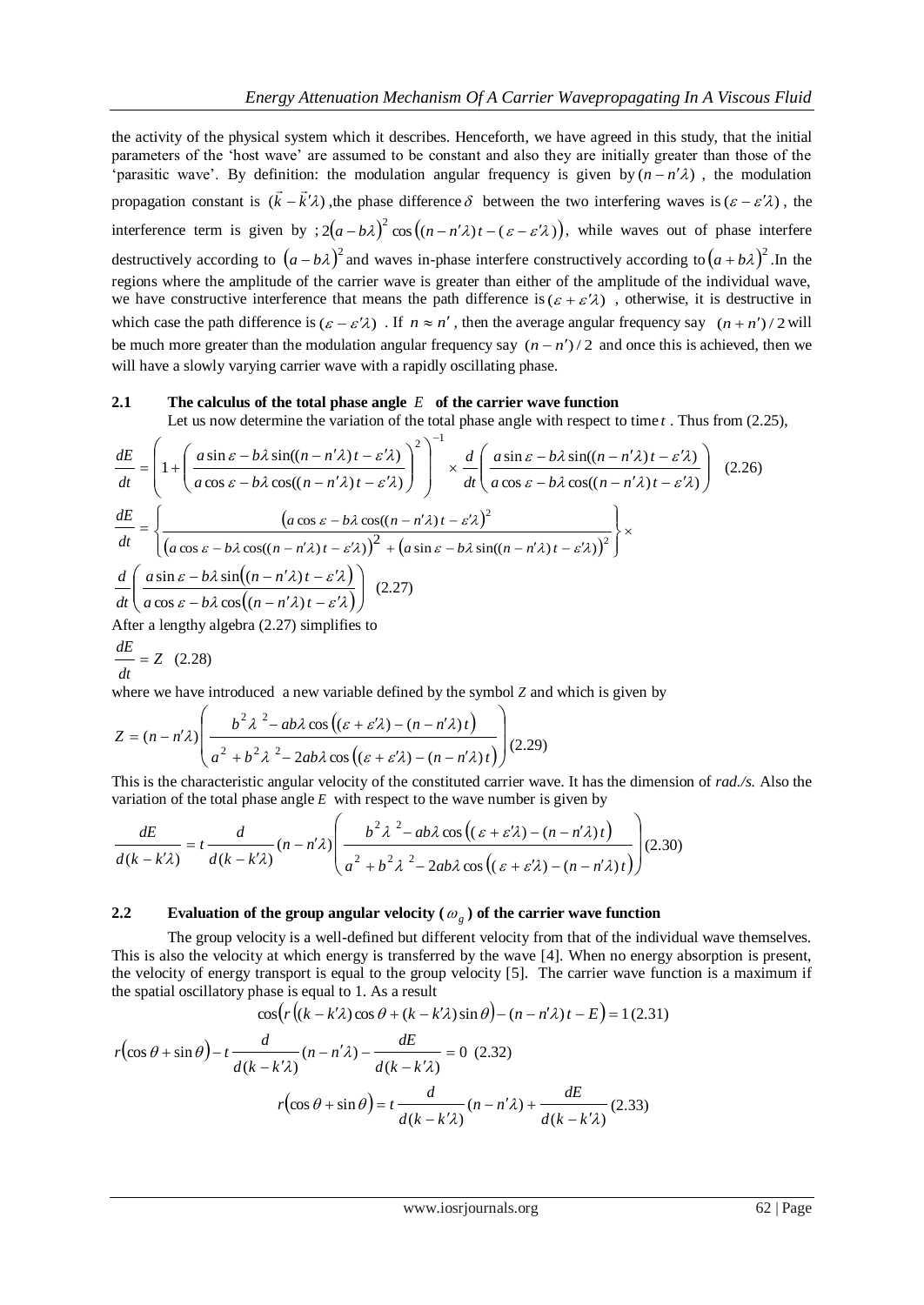$$
r(\cos\theta + \sin\theta) = t \frac{d}{d(k - k'\lambda)}(n - n'\lambda) + t \frac{d}{d(k - k'\lambda)}(n - n'\lambda) \left(\frac{b^2\lambda^2 - ab\lambda\cos((\varepsilon + \varepsilon'\lambda) - (n - n'\lambda)t)}{a^2 + b^2\lambda^2 - 2ab\lambda\cos((\varepsilon + \varepsilon'\lambda) - (n - n'\lambda)t)}\right)
$$
  
(2.34)  

$$
v_g = \frac{r}{t} = \frac{d}{d(k - k'\lambda)}\frac{(n - n'\lambda)}{(\cos\theta + \sin\theta)} \left\{1 + \left(\frac{b^2\lambda^2 - ab\lambda\cos((\varepsilon + \varepsilon'\lambda) - (n - n'\lambda)t)}{a^2 + b^2\lambda^2 - 2ab\lambda\cos((\varepsilon + \varepsilon'\lambda) - (n - n'\lambda)t)}\right)\right\}
$$
(2.35)

$$
v_g = \frac{r}{t} = \frac{d\omega_g}{d(k - k'\lambda)} (2.36)
$$

which is the basic expression for the group angular velocity, where

$$
\omega_{g} = \frac{(n - n'\lambda)}{(\cos\theta + \sin\theta)} \left( \frac{a^2 + 2b^2\lambda^2 - 3ab\lambda\cos\left((\varepsilon + \varepsilon'\lambda) - (n - n'\lambda)t\right)}{a^2 + b^2\lambda^2 - 2ab\lambda\cos\left((\varepsilon + \varepsilon'\lambda) - (n - n'\lambda)t\right)} \right) (2.37)
$$

is the group velocity of the carrier wave which has the dimension of *radian/s*. Although,  $\omega_g$  and Z has the same dimension, but where  $Z$  depends on time,  $\omega_g$  is dependent upon the spatial frequency or wave number( *k* ).

# **2.3** Evaluation of the phase velocity  $(v_p)$  of the carrier wave.

The phase velocity denotes the velocity of a point of fixed phase angle [5]. At any instant of the wave motion the displacements of other points nearby change also and there will be one of these points, at  $x + \delta x$ say, where the displacement  $y(x + \delta x, t + \delta t)$  is equal to the original displacement  $y(x, t)$  at point x. Now from (2.23) the carrier wave is a maximum when the spatial oscillatory phase  $\phi$  is equal to one.

$$
\phi = \cos\left((\vec{k} - \vec{k}\,'\lambda).\vec{r} - (n - n'\lambda)t - E\right) = 1 \quad (2.38)
$$
  

$$
(\vec{k} - \vec{k}\,'\lambda) = (k - k'\lambda)_x i + (k - k'\lambda)_y j + (k - k'\lambda)_z k \quad (2.39)
$$
  

$$
\vec{r} = x\vec{i} + y\vec{j} + zk \quad (2.40)
$$

If we assume that the motion is constant in the z-direction and the wave vector mode is also the same for both x and y plane, then (2.40) becomes  $\vec{r} = r \cos \theta \hat{i} + r \sin \theta \hat{j}$  (2.41)

where 
$$
\theta = \pi - (\varepsilon - \varepsilon'\lambda)
$$
 is the variable angle between  $y_1$  and  $y_2$ , please see appendix for details. Hence  
\n
$$
\cos ((k - k'\lambda) r \cos \theta + (k - k'\lambda) r \sin \theta - (n - n'\lambda)t - E) = 1(2.42)
$$
\n
$$
((k - k'\lambda) r \cos \theta + (k - k'\lambda) r \sin \theta - (n - n'\lambda)t - E) = 0 (2.43)
$$
\n
$$
((k - k'\lambda) \cos \theta + (k - k'\lambda) \sin \theta) d r - (n - n'\lambda) d t - \frac{dE}{dt} dt = 0 (2.44)
$$
\n
$$
((k - k'\lambda) \cos \theta + (k - k'\lambda) \sin \theta) d r - (n - n'\lambda) d t - Z dt = 0 (2.45)
$$
\n
$$
((k - k'\lambda) \cos \theta + (k - k'\lambda) \sin \theta) d r = ((n - n'\lambda) + Z) dt (2.46)
$$
\n
$$
v_p = \frac{d r}{dt} = \left(\frac{((n - n'\lambda) + Z)}{(k - k'\lambda)(\cos \theta + \sin \theta)}\right) (2.47)
$$

This has the dimension of *m/s*. Since our argument is equally valid for all values of r, (2.47) tells us that the whole sinusoidal wave profile move to the left or to the right at a speed  $v_p$ .

## **2.4** Evaluation of the oscillating angular frequency  $(\dot{\theta})$  of the carrier wave.

The variation of the spatial oscillatory phase of the carrier wave with respect to time gives the oscillating frequency ( $\dot{\theta}$ ). Hence, from (2.43)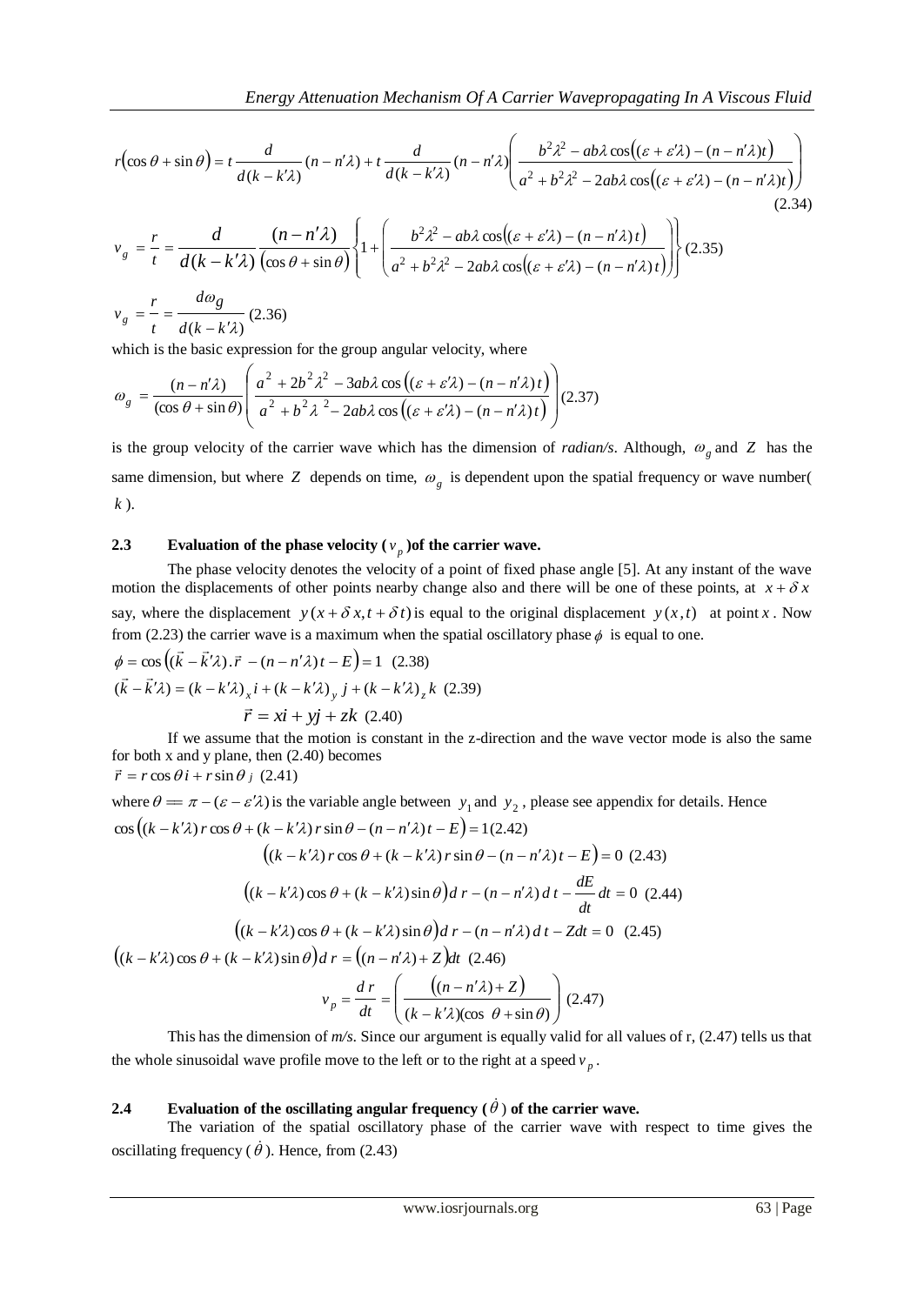$$
(k - k'\lambda) r \left( \frac{d}{dt} (\cos \theta + \sin \theta) \right) - (n - n'\lambda) - \frac{dE}{dt} = 0 \quad (2.48)
$$

$$
(k - k'\lambda) r \left( \frac{d \cos \theta}{d\theta} \frac{d\theta}{dt} + \frac{d \sin \theta}{d\theta} \frac{d\theta}{dt} \right) - (n - n'\lambda) - Z = 0 \quad (2.49)
$$

$$
(k - k'\lambda) r \left( \cos \theta \dot{\theta} - \sin \theta \dot{\theta} \right) = \left( (n - n'\lambda) + Z \right) \quad (2.50)
$$

$$
v_{\theta} = \dot{\theta} = \left( \frac{\left( (n - n'\lambda) + Z \right)}{(k - k'\lambda) r (\cos \theta - \sin \theta)} \right) \quad (2.51)
$$

The unit is per second  $(s^{-1})$ . Thus because of the tethered nature of the elastic pipe the constituted carrier wave can only possess oscillating radial velocity and not oscillating angular velocity.

# **2.5** Evaluation of the radial velocity  $(v_r)$  of the carrier wave.

The variation of the spatial oscillatory phase of the carrier wave with respect to time gives the radial velocity ( $v_r$ ). Hence, from (2.43)

$$
(k - k'\lambda) \frac{dr}{dt} (\cos \theta + \sin \theta) - (n - n'\lambda) - \frac{dE}{dt} = 0
$$
 (2.52)  

$$
(k - k'\lambda) \dot{r} ((\cos \theta + \sin \theta)) - (n - n'\lambda) - Z = 0
$$
 (2.53)  

$$
v_r = \dot{r} = \left(\frac{((n - n'\lambda) + Z)}{(k - k'\lambda)(\cos \theta + \sin \theta)}\right) (2.54)
$$

This has the same unit as the phase velocity which is *m* / *s*.

#### **2.6 Evaluation of the velocity of the 'carrier wave'**

Let us now evaluate the velocity with which the entire constituted carrier wave moves with respect to time. This has to do with the product differentiation of the non-stationary amplitude and the spatial oscillatory cosine phase.

$$
v = \frac{dy}{dt} = (a - b\lambda)^2 (n - n'\lambda) \sin \left((n - n'\lambda)t - (\varepsilon - \varepsilon'\lambda)\right) \times
$$
  
\n
$$
\left((a^2 - b^2\lambda^2) - 2(a - b\lambda)^2 \cos \left((n - n'\lambda)t - (\varepsilon - \varepsilon'\lambda)\right)\right)^{-\frac{1}{2}} \times
$$
  
\n
$$
\cos \left((k - k'\lambda)r(\cos\theta + \sin\theta) - (n - n'\lambda)t - (\varepsilon - \varepsilon'\lambda)\right)^{-\frac{1}{2}} \times
$$
  
\n
$$
\left((a^2 - b^2\lambda^2) - 2(a - b\lambda)^2 \cos \left((n - n'\lambda)t - (\varepsilon - \varepsilon'\lambda)\right)\right)^{\frac{1}{2}} \times
$$
  
\n
$$
\left\{(n - n'\lambda) + Z - V_r (k - k'\lambda)(\cos\theta + \sin\theta) - V_\theta (k - k'\lambda)r (\cos\theta + \sin\theta)\right\} \times
$$
  
\n
$$
\sin \left((k - k'\lambda)r(\cos\theta + \sin\theta) - (n - n'\lambda)t - (\varepsilon - \varepsilon'\lambda)\right) \times
$$
  
\n
$$
(a^2 - b^2\lambda^2)^{-\frac{1}{2}} \left(1 - \frac{2(a - b\lambda)^2 \cos \left((n - n'\lambda)t - (\varepsilon - \varepsilon'\lambda)\right)}{(a^2 - b^2\lambda^2)}\right)^{-\frac{1}{2}} \times
$$
  
\n
$$
\cos \left((k - k'\lambda)r(\cos\theta + \sin\theta) - (n - n'\lambda)t - E\right) +
$$
  
\n
$$
(a^2 - b^2\lambda^2)^{\frac{1}{2}} \left(1 - \frac{2(a - b\lambda)^2 \cos \left((n - n'\lambda)t - (\varepsilon - \varepsilon'\lambda)\right)}{(a^2 - b^2\lambda^2)}\right)^{\frac{1}{2}} \times
$$
  
\n
$$
\left\{(n - n'\lambda) + Z - V_r (k - k'\lambda)(\cos\theta + \sin\theta) - V_\theta (k - k'\lambda)r (\cos\theta + \sin\theta)\right\} \times
$$
  
\n
$$
\sin \left((k - k'\lambda)r(\cos\theta + \sin\theta) - (n - n'\lambda)t - E\right)(2.56)
$$

Upon using Binomial expansion on the fractional terms and stopping at the second term we get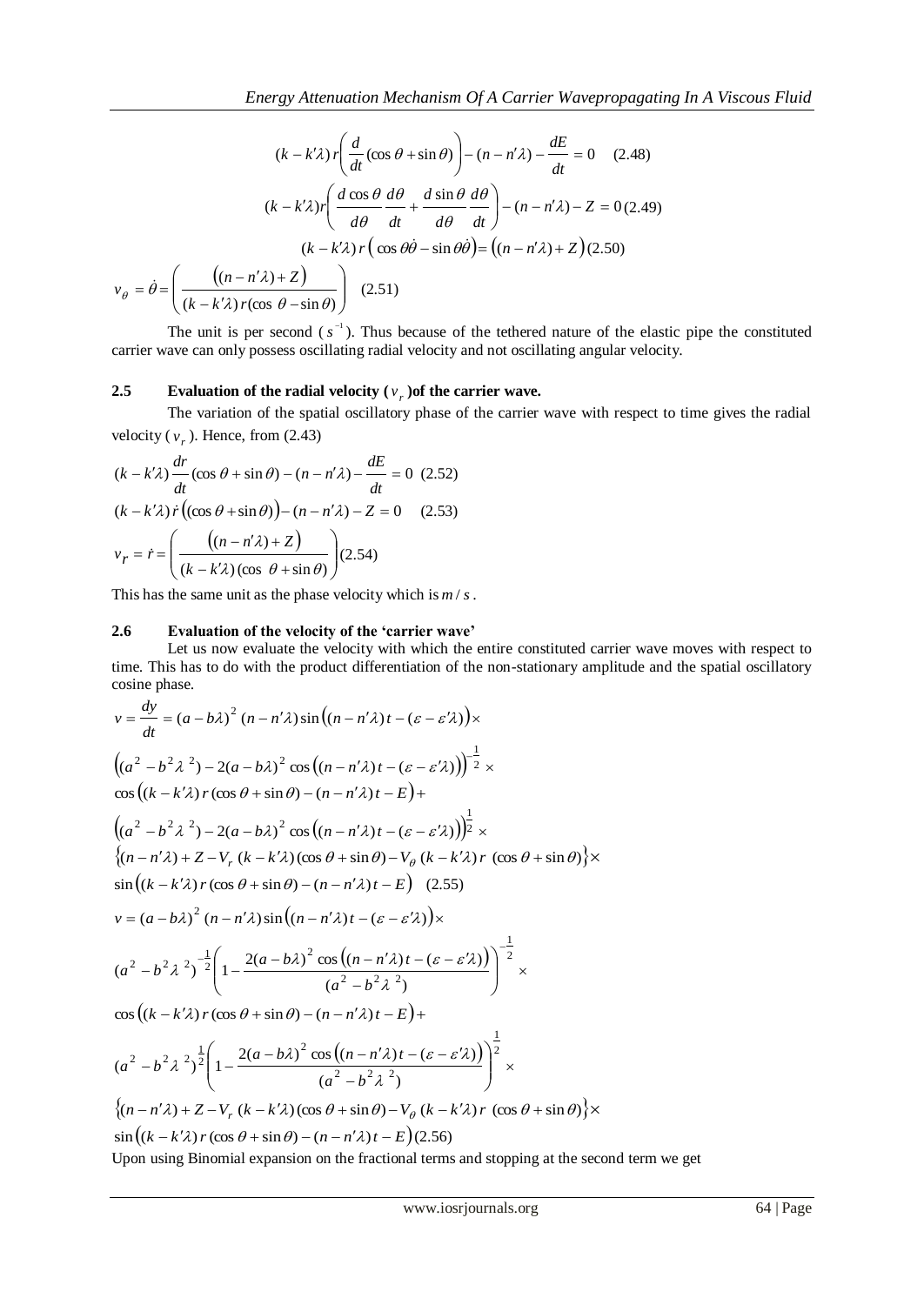$$
v = \frac{(a-b\lambda)^2 (n - n'\lambda)}{(a^2 - b^2 \lambda^2)^{\frac{1}{2}}} \sin\left((n - n'\lambda)t - (\varepsilon - \varepsilon'\lambda)\right) \times
$$
  
\n
$$
\cos\left((k - k'\lambda)r(\cos\theta + \sin\theta) - (n - n'\lambda)t - E\right) +
$$
  
\n
$$
\frac{(a-b\lambda)^4 (n - n'\lambda)}{(a^2 - b^2 \lambda^2)^{\frac{3}{2}}} \cos\left((n - n'\lambda)t - (\varepsilon - \varepsilon'\lambda)\right) \times \cos\left((k - k'\lambda)r(\cos\theta + \sin\theta) - (n - n'\lambda)t - E\right) +
$$
  
\n
$$
(a^2 - b^2 \lambda^2)^{\frac{1}{2}}
$$
  
\n
$$
(a^2 - b^2 \lambda^2)^{\frac{1}{2}} \{(n - n'\lambda) + Z - V_r (k - k'\lambda)(\cos\theta + \sin\theta) - V_\theta (k - k'\lambda)r (\cos\theta + \sin\theta) \} \times
$$
  
\n
$$
\sin\left((k - k'\lambda)r(\cos\theta + \sin\theta) - (n - n'\lambda)t - E\right) - \frac{(a - b\lambda)^2}{(a^2 - b^2 \lambda^2)^{\frac{1}{2}}} \cos\left((n - n'\lambda)t - (\varepsilon - \varepsilon'\lambda)\right) \times
$$
  
\n
$$
\{(n - n'\lambda) + Z - V_r (k - k'\lambda)(\cos\theta + \sin\theta) - V_\theta (k - k'\lambda)r (\cos\theta + \sin\theta) \} \times
$$
  
\n
$$
\sin\left((k - k'\lambda)r(\cos\theta + \sin\theta) - (n - n'\lambda)t - E\right) (2.57)
$$

For the velocity of the constituted carrier wave to be maximum we have to ignore all the oscillating phases, so that

$$
v_m = \frac{(a - b\lambda)^4 (n - n'\lambda) + (a^2 - b^2\lambda^2)^2 (n - n'\lambda)}{(a^2 - b^2\lambda^2)^{\frac{3}{2}}}
$$
(2.58)

The unit is *m* / *s*.

#### **2.7 Evaluation of the energy attenuation equation**

In natural systems, we can rarely find pure wave which propagates free from energy-loss mechanisms. But if these losses are not too serious we can describe the total propagation in time by a given force law  $f(t)$ . The propagating constituted carrier wave in an elastic pipe containing a viscous fluid is affected by two major factors: (i) the damping effect of the mass of the surrounding fluid (ii) the damping effect of the dynamic viscosity of the elastic walls of the pipe in response to the wave propagation [5]. Let us consider a carrier wave propagating through an elastic pipe of a given elasticity  $Q$ , if the fluid in the pipe has a mass  $m$  and viscosity  $\mu$ , the dissipation of the carrier wave-energy if the fluid is Newtonian, would obey the equation

$$
f(t) = \mu \frac{d^2 y}{dt} + Q y^2 (2.59)
$$
  

$$
f(t)dt = 2 \mu y d y + Q y^2 dt (2.60)
$$

For the carrier wave to have a maximum value then the spatial oscillating part is ignored such that

$$
y_m^2 = (a^2 - b^2 \lambda^2) - 2(a - b\lambda)^2 \cos((n - n'\lambda)t - (\varepsilon - \varepsilon'\lambda)) (2.61)
$$
  
\n
$$
f(t) dt = 2\mu y_m dy_m + Q\left(a^2 - b^2 \lambda^2 - 2(a - b\lambda)^2 \cos((n - n'\lambda)t - (\varepsilon - \varepsilon'\lambda))\right) dt (2.62)
$$
  
\n
$$
\int f(t) dt = 2\mu \int y_m dy_m + Q\int \left((a^2 - b^2 \lambda^2) - 2(a - b\lambda)^2 \cos((n - n'\lambda)t - (\varepsilon - \varepsilon'\lambda))\right) dt (2.63)
$$
  
\n
$$
impulse = 2\mu y_m^2 + Q\left((a^2 - b^2 \lambda^2)t - \frac{2(a - b\lambda)^2 \sin((n - n'\lambda)t - (\varepsilon - \varepsilon'\lambda))}{(n - n'\lambda)}\right) (2.64)
$$
  
\n
$$
impulse \times v_m = 2\mu y_m^2 \times v_m + Q \times v_m \left((a^2 - b^2 \lambda^2)t - \frac{2(a - b\lambda)^2 \sin((n - n'\lambda)t - (\varepsilon - \varepsilon'\lambda))}{(n - n'\lambda)}\right) (2.65)
$$
  
\n
$$
Energy E = 2\mu y_m^2 v_m + Qv_m \left(\frac{(a^2 - b^2 \lambda^2)(n - n'\lambda)t - 2(a - b\lambda)^2 \sin((n - n'\lambda)t - (\varepsilon - \varepsilon'\lambda))}{(n - n'\lambda)}\right) (2.66)
$$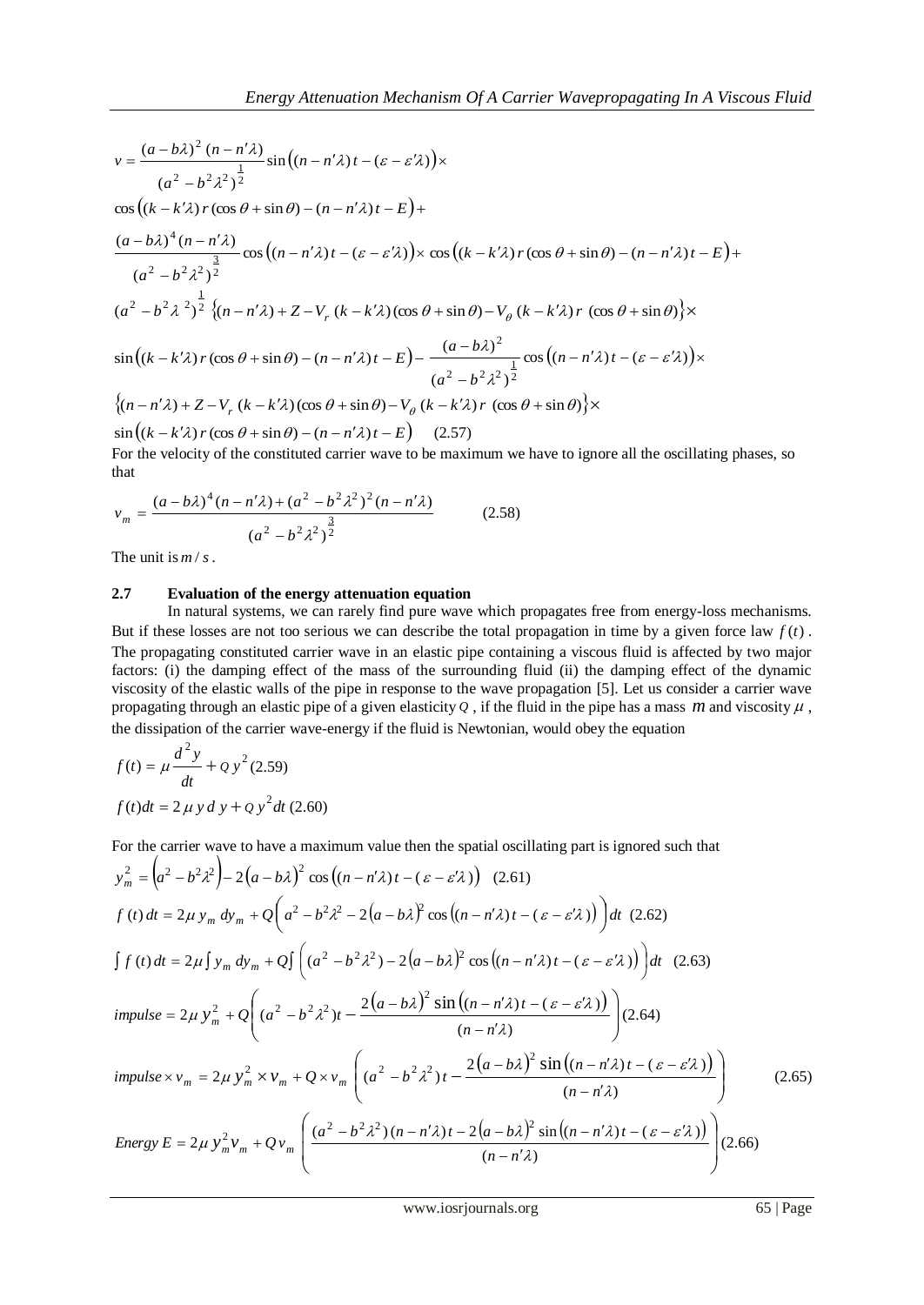The unit is in Joules or kgm<sup>2</sup>s<sup>-2</sup> or Nm. However, in this work we assume the dynamic viscosity  $\mu$  of the fluid medium where the constituted carrier wave is propagating as  $\mu = 0.004 N s m^{-2}$  and the elasticity of the wall of the narrow pipe  $Q = 1.9048 \times 10^{-6}$  kgm<sup>-1</sup>s<sup>-1</sup>note that for a non-elastic wall  $Q = 0$ .

## **2.8 Determination of the 'host wave' parameters (** $a, n, \varepsilon$  **and**  $k$ **)**

Let us now discuss the possibility of obtaining the parameters of the 'host wave' which were initially not known from the equation of the carrier wave. This is a very crucial stage of the study since there was no previous knowledge of the values. However, the carrier wave given by (2.23) can only have a maximum value provided the spatial oscillating phase is equal to one. Hence the non-stationary amplitude becomes

$$
A = \left\{ \left( a^2 - b^2 \lambda^2 \right) - 2 \left( a - b\lambda \right)^2 \cos \left( \left( n - n'\lambda \right) t - \left( \varepsilon - \varepsilon'\lambda \right) \right) \right\}^{\frac{1}{2}} \tag{2.67}
$$

Using the boundary conditions that at time  $t = 0$ ,  $\lambda = 0$  and  $A = a$ , then

$$
A = \left\{ a^2 - 2a^2 \cos(-\varepsilon) \right\}^{\frac{1}{2}} = a \left\{ 1 - 2\cos(\varepsilon) \right\}^{\frac{1}{2}} \quad (2.68)
$$

$$
\left\{ 1 - 2\cos(\varepsilon) \right\}^{1/2} = 1 \Rightarrow \varepsilon = \cos^{-1}(0) = 90^\circ \quad (1.5708 \, rad.) \quad (2.69)
$$

Any slight variation in the combined amplitude A of the carrier wave y due to displacement with time  $t = t + \delta t$  would invariably produce a negligible effect in the host amplitude a also under this situation  $\lambda \approx 0$ . Hence we can write

$$
\begin{aligned}\n\lim_{\delta t \to 0} \left\{ A + \frac{\delta A}{\delta t} \right\} &= a \quad (2.70) \\
\lim_{\delta t \to 0} \left\{ \left( a^2 - 2a^2 \cos \left( n(t + \delta t) - \varepsilon \right) \right)^{1/2} + \frac{n a^2 \sin \left( n(t + \delta t) - \varepsilon \right)}{\left( a^2 - 2a^2 \cos \left( n(t + \delta t) - \varepsilon \right) \right)^{1/2}} \right\} &= a \quad (2.71) \\
\left\{ \left( a^2 - 2a^2 \cos \left( n t - \varepsilon \right) \right)^{1/2} + \frac{n a^2 \sin \left( n t - \varepsilon \right)}{\left( a^2 - 2a^2 \cos \left( n t - \varepsilon \right) \right)^{1/2}} \right\} &= a \quad (2.72) \\
\left( a^2 - 2a^2 \cos \left( n t - \varepsilon \right) \right) + n a^2 \sin \left( n t - \varepsilon \right) &= a \left( a^2 - 2a^2 \cos \left( n t - \varepsilon \right) \right)^{1/2} \quad (2.73) \\
1 - 2 \cos \left( n t - \varepsilon \right) + n \sin \left( n t - \varepsilon \right) &= \left( 1 - 2 \cos \left( n t - \varepsilon \right) \right)^{1/2} (2.74) \\
\text{At this point of our walk it may not be easy to produce a solution to the problem.}\n\end{aligned}
$$

At this point of our work it may not be easy to produce a solution to the problem, this is due to the mixed sinusoidal wave functions. However, to get out of this complication we have implemented an unusual approximation technique to minimize the right hand side of (2.74). This approximation states that

$$
\left(1+\xi f(\phi)\right)^{\pm n} = \frac{d}{d\phi}\left(1+n\xi f(\phi) + \frac{n(n-1)}{2!}\left(\xi f(\phi)\right)^2 + \frac{n(n-1)(n-2)}{3!}\left(\xi f(\phi)\right)^3 + \dots\right)
$$
(2.75)

The general background of this approximation is the differentiation of the resulting binomial expansion of a given variable function.This approximation has the advantage of converging functions easily and also it produces minimum applicable value of result. Hence (2.74) becomes

$$
1 - 2\cos\left(nt - \varepsilon\right) + n\sin\left(nt - \varepsilon\right) = n\sin\left(nt - \varepsilon\right) (2.76)
$$

 $nt - \varepsilon = \cos^{-1}(0.5) = 60^{\circ} = 1.0472$  rad.  $\Rightarrow nt = 2.6182$  rad.  $\Rightarrow n = 2.6182$  rad./ *s* (2.77) From (2.43), using the boundary conditions that for stationary state when  $\delta t = 0$ ,  $\lambda \approx 0$ ,  $\theta = \pi - (\varepsilon - \varepsilon^2 \lambda) = \pi - \varepsilon = 3.142 - 1.5708 = 1.5712$  rad,  $E = \varepsilon = 1.5708$  rad, then we

$$
\lim_{\delta t \to 0} \cos \left\{ (k - k'\lambda) r \cos \theta + (k - k'\lambda) r \sin \theta - (n - n'\lambda) (t + t \delta t) - E \right\} = 1
$$
 (2.78)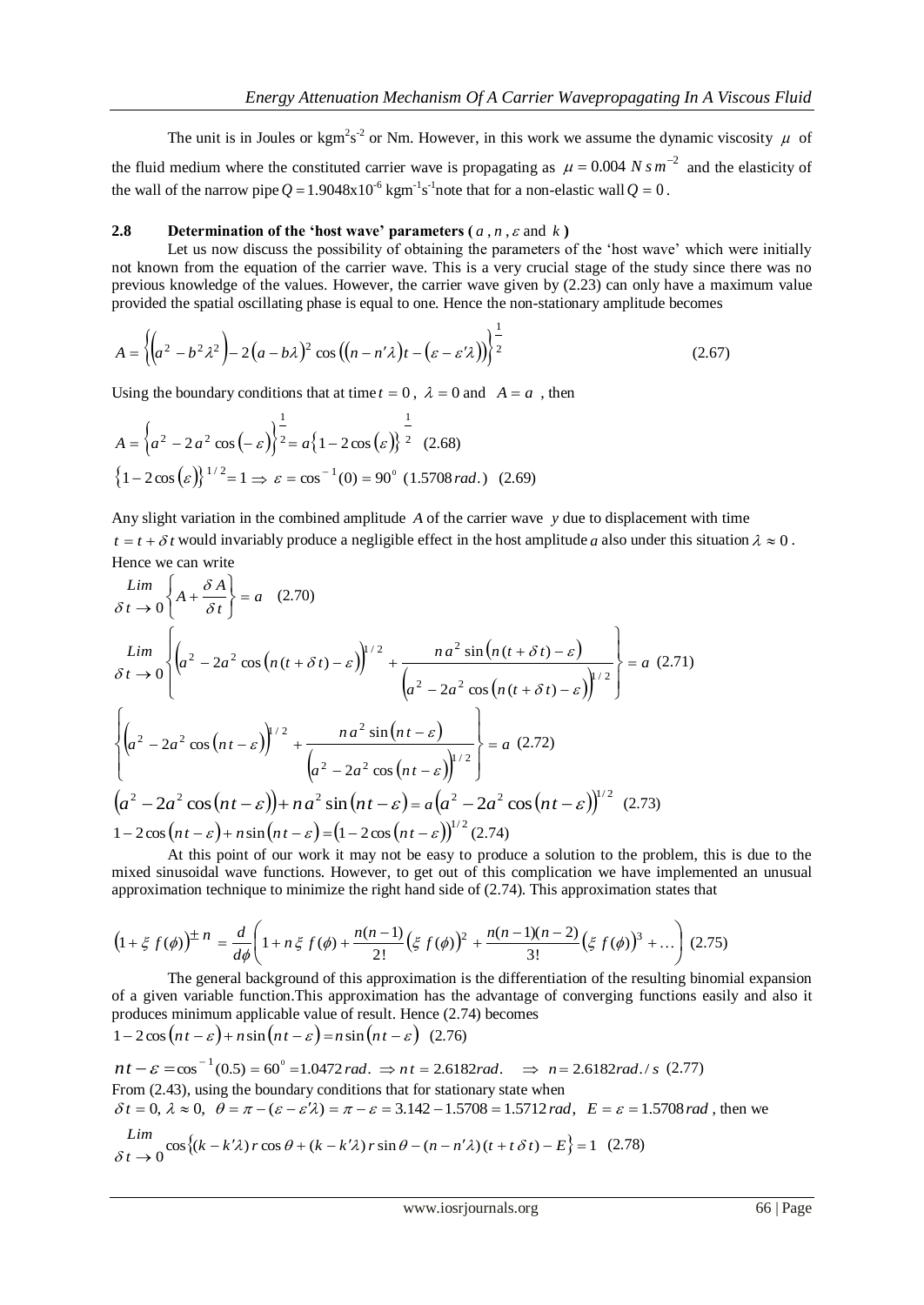$(since, cos<sup>-1</sup> 1 = 0)$  (2.79)

 $(k \, r \, (0.9996 - 2.6182 - 1.5708) = 0 \implies k \, r = 4.1907 \, rad \implies k = 4.1907 \, rad / m \, (2.80)$ 

The change in the resultant amplitude of the carrier wave is proportional to the frequency of oscillation of the spatial oscillating phase  $\phi$  multiplied by the product of the variation with time  $t$  of the inverse of the oscillating phase with respect to the radial distance r and the variation with time t wave number  $(k - k'\lambda)$ . This condition would make byusing (2.24) and (2.38) to write that

$$
(k r(\cos \theta + r \sin \theta) - nt - x) = 0
$$
 (since, cos<sup>-1</sup>1 = 0) (2.79)  
\n
$$
(k r(0.9999 - 2.6182 - 1.5708) = 0 \Rightarrow k r = 4.1907 rad / m (2.80)
$$
\nThe equation of the spatial oscillating phase  $\phi$  multiplied by the product of the variation with time *t* of the inverse of the  
\noscillating phase with respect to the radial distance *r* and the variation with time *t* were number  $(k - k^2)$ . This  
\n
$$
\frac{dA}{dt} = \frac{(n - n^2 \lambda)(a - b\lambda)^2 \sin((n - n^2 \lambda)t - (a - c^2 \lambda))}{\left(\frac{a^2 - b^2 \lambda^2\right) - 2(a - b\lambda)^2 \cos((n - n^2 \lambda)t - (a - c^2 \lambda)\right)^{1/2}}
$$
\n
$$
\frac{d\phi}{dt} = -(k - k^2 \lambda)(\cos \theta + \sin \theta) \sin((k - k^2 \lambda) r \cos \theta + \sin \theta) - (n - n^2 \lambda)t - E) (2.82)
$$
\n
$$
\frac{d\phi}{dt} = -(k - k^2 \lambda)(\cos \theta + \sin \theta) \sin((k - k^2 \lambda) r \cos \theta + \sin \theta) - (n - n^2 \lambda)t - E) (2.83)
$$
\n
$$
\frac{d\phi}{dt} = -(n - n^2 \lambda) + 2 \sin((k - k^2 \lambda) r \cos \theta + \sin \theta) - (n - n^2 \lambda)t - E) (2.82)
$$
\n
$$
\frac{d\phi}{dt} = -(n - n^2 \lambda) + 2 \sin((k - k^2 \lambda) r \cos \theta + \sin \theta) - (n - n^2 \lambda)t - E) (2.84)
$$
\n
$$
\frac{d\phi}{dt} = (n - n^2 \lambda) + \frac{2}{\sqrt{6}} \sin(\lambda - k^2 \lambda) r \cos \theta + \sin \theta) - (n - n^2 \lambda)t - E) (2.84)
$$
\n
$$
\frac{d\phi}{dt} = (n - n^2 \lambda) + 2 \sin((k - k^2 \lambda) r \cos \theta + \sin \theta) - (n - n^2 \lambda)t - E) (2.84)
$$
\n
$$
\frac{
$$

That is the time rate of change of the resultant amplitude is equal to the frequency  $f$  of the spatial oscillating phase multiplied by the length *l* of the arc covered by the oscillating phase. Under this circumstance,we refer to *A* as the instantaneous amplitude of oscillation.

The first term in the parenthesis of (2.85) is the frequency dependent term,while the combination of the rest two terms in the parenthesis represents the angular length or simply the length of an arc covered by the spatial oscillating phase. Note that the second term in the right hand side of (2.85) is the inverse of (2.82).

With theusualimplementation of the boundary conditions

 $t = 0$ ,  $\lambda = 0$ ,  $\theta = \pi - (\varepsilon - \varepsilon^2 \lambda) = \pi - \varepsilon = 3.142 - 1.5708 = 1.5712$  rad,  $E = \varepsilon = 1.5708$  rad,  $dA/dt = a$ We obtain the expression for the amplitude as

$$
a = -\left(\frac{1}{2\pi}\right) \left(\frac{(\cos\theta + \sin\theta) - \varepsilon}{k\sin\varepsilon(\cos\theta + \sin\theta)}\right) = 0.0217m(2.87)
$$

Note that  $cos(-\varepsilon) = cos \varepsilon$  (even and symmetric function) and  $sin(-\varepsilon) = -sin \varepsilon$  (odd and screw symmetric function). Thus generally we have established that the basic constituents parameters of the 'host wave are  $a = 0.0217m$ ,  $n = 2.6182 rad/s$ ,  $\varepsilon = 1.5708 rad$ , and  $k = 4.1907 rad/m(2.88)$ 

#### **2.9 Determination of the 'parasitic wave' parameters**  $(b, n', \varepsilon'$  **and**  $k'$ **)**

Let us now determine the basic parameters of the 'parasitic wave' which were initially not known before the interference from the derived values of the resident 'host wave' using the below method. The gradual depletion in the physical parameters of the system under study would mean that after a sufficiently long period of time all the active constituents of the resident 'host wave' would have been completely attenuated by the destructive influence of the 'parasitic wave'. On the basis of these arguments, we can now write as follows.

$$
a - b\lambda = 0 \Rightarrow 0.0217 = b\lambda
$$
  
\n
$$
n - n'\lambda = 0 \Rightarrow 2.6182 = n'\lambda
$$
  
\n
$$
\varepsilon - \varepsilon'\lambda = 0 \Rightarrow 1.5708 = \varepsilon'\lambda
$$
  
\n
$$
k - k'\lambda = 0 \Rightarrow 4.1907 = k'\lambda
$$
 (2.89)

Upon dividing the sets of relations in (2.89) with one another with the view to eliminate  $\lambda$  we get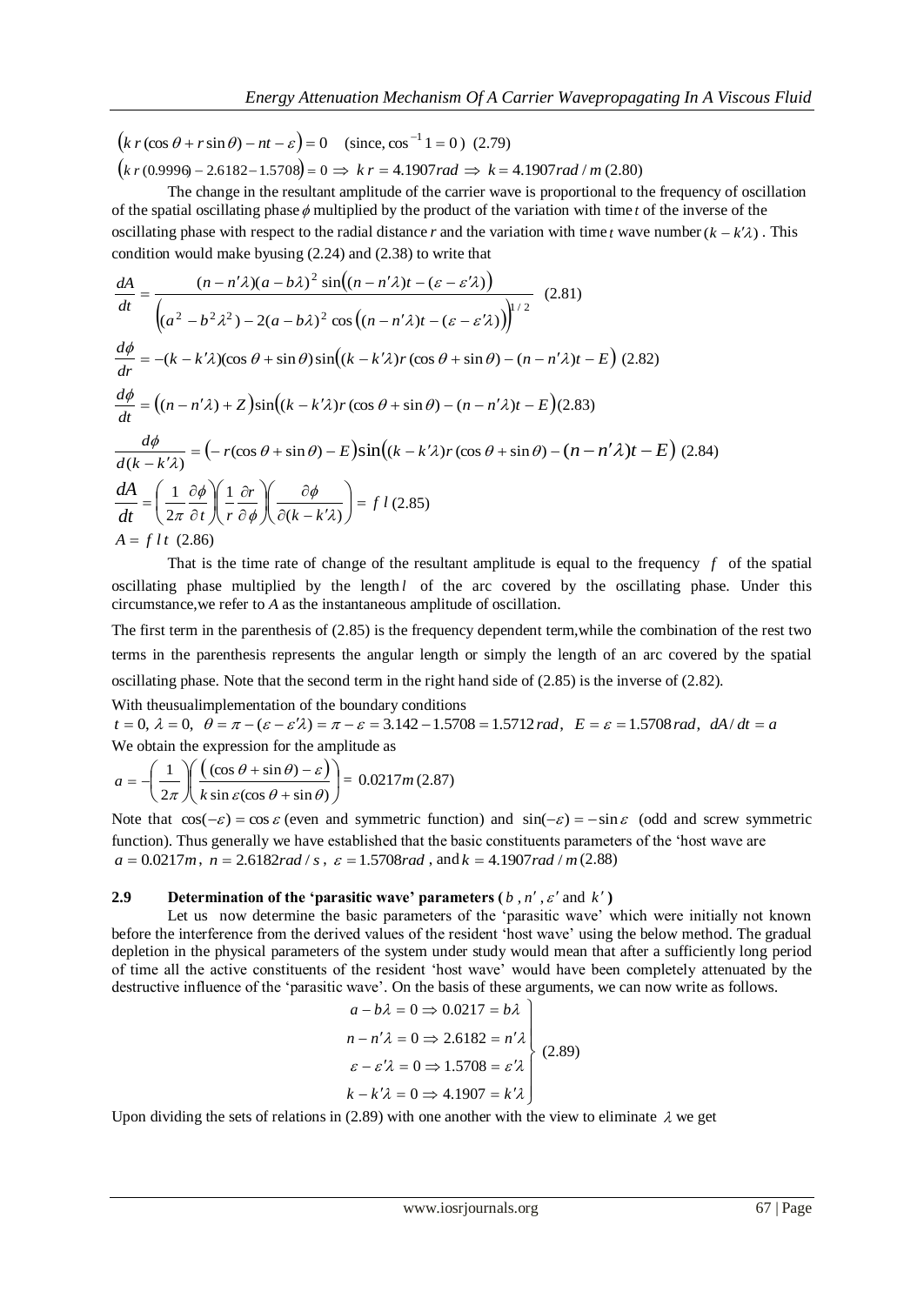$\overline{\phantom{a}}$  $0.6248 k' = n'$  $\overline{\phantom{a}}$ J  $0.005178k' = b$  $\overline{\phantom{a}}$ 0.013820 $\varepsilon' = b$ 1.6668  $\varepsilon' = n'$  $0.008288n' = b$ 0.3748 $k' = \varepsilon'$ (2.90)

However, there are several possible values that each parameter would take according to (2.90). But for a gradual decay process, that is fora slow depletion in the constituent of the host parameters we choose the least values of the parasitic parameters.

Thus a more realistic and applicable relation is when:  $0.008288n' = 0.005178k'$ . Based on simple ratio  $n' = 0.00518$  *rad* / *s*,  $k' = 0.00829$  *rad* / *m*, and eventually ;  $\varepsilon' = 0.00311$  *rad*,  $b = 0.0000429$  *m* (2.91)

Any of these values of the constituents of the 'parasitic wave' shall produce a corresponding approximate value of lambda  $\lambda = 505$  upon substituting it into (2.89). Hence the interval of the multiplier is  $0 \le \lambda \le 505$ . Now, so far, we have systematically determined the basic constituents parameters of both the 'host wave' and those of the 'parasitic wave' both contained in the carrier wave.

#### **2.10 Determination of the attenuation constant**  $(\eta)$

Attenuation is a decay process. It brings about a gradual reduction and weakening in the initial strength of the basic parameters of a given physical system. In this study, the parameters are the amplitude  $(a)$ , phase angle ( $\varepsilon$ ), angular frequency ( $n$ ) and the spatial frequency ( $k$ ). The dimension of the attenuation constant ( $\eta$ )is determined by the system under study. However, in this work, attenuation constant is the relative rate of fractional change (FC) in the basic parameters of the carrier wave. Thereare 4 (four) attenuating parameters present in the carrier wave. Now, if  $a, n, \varepsilon$ ,  $k$  represent the initial basic parameters of the 'host wave' that is present in the carrier wave and  $a - b\lambda$ ,  $n - n'\lambda$ ,  $\varepsilon - \varepsilon'\lambda$ ,  $k - k'\lambda$  represent the basic parameters of the 'host wave' that survives after a given time. Then, the FC is

$$
\sigma = \frac{1}{4} \times \left( \left( \frac{a - b\lambda}{a} \right) + \left( \frac{\varepsilon - \varepsilon'\lambda}{\varepsilon} \right) + \left( \frac{n - n'\lambda}{n} \right) + \left( \frac{k - k'\lambda}{k} \right) \right) (2.92)
$$

$$
\eta = \frac{FC \big|_{\lambda = i} - FC \big|_{\lambda = i + 1}}{unit \, time \, (s)} = \frac{\sigma_i - \sigma_{i + 1}}{unit \, time \, (s)} \quad (2.93)
$$

The dimension is *per second* ( $s^{-1}$ ). Thus (2.93) gives  $\eta = 0.001978s^{-1}$  for all values of  $\lambda$  ( $i = 0, 1, 2, ..., 505$ ).

#### **2.11 Determination of the time (** *t* **)**

We used the information provided in section 2.9, to compute the various times taken for the carrier wave to attenuate to zero. The maximum time the carrier wave lasted as a function of the raising multiplier  $\lambda$  is also calculated from the attenuation equation shown by (2.93). The reader should note that we have adopted a slowly varying regular interval for the raising multiplier since this would help to delineate clearly the physical parameter space accessible to our model. However, it is clear from the calculation that the different attenuating fractional changes contained in the carrier wave are approximately equal to one another. We can now apply the attenuation time equation given below.

$$
\sigma = e^{-(2^{\gamma} \eta t)/\lambda}
$$
 (2.94)  

$$
t = -\left(\frac{\lambda}{2^{\gamma} \eta}\right) \ln \sigma
$$
 (2.95)

Where  $\gamma$  is the functional index of any physical system under study and here we assume  $\gamma = 1$ . The equation is statistical and not a deterministic law. It gives the expected basic intrinsic parameters of the 'host wave' that survives after time *t*. Clearly, we used (2.95) to calculate the exact value of the decay time as a function of the raising multiplier.

In this work, we used table scientific calculator and Microsoft excel to compute our results. Also the GNUPLOT 4.6 version was used to plot the corresponding graphs.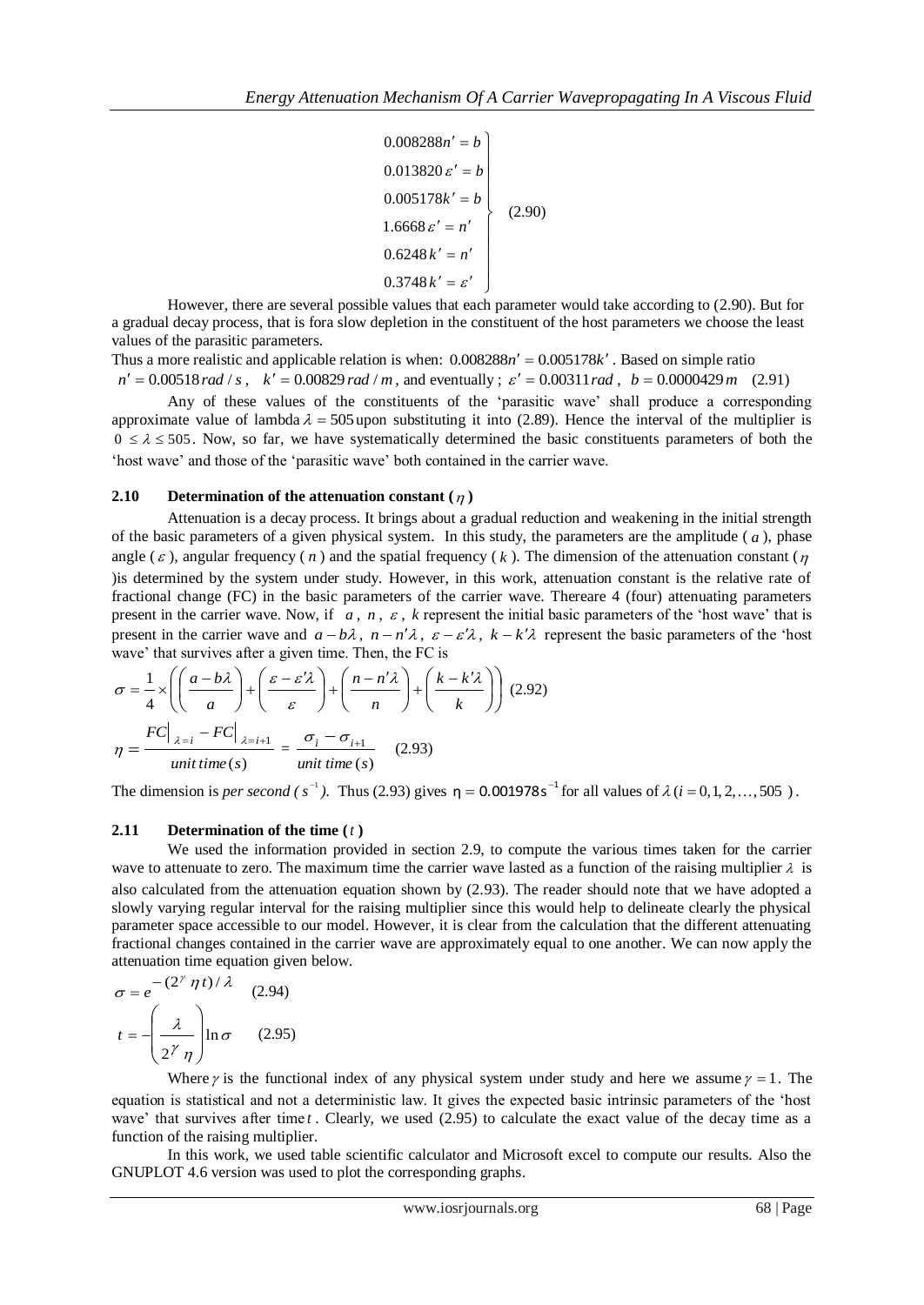

Fig. 1: Represents the resultant amplitude A of the carrier wave y as a function of time  $t$ .



Fig. 2: Represents the spatial oscillating phase  $\phi$  of the carrier wave y as a function of time t **.** 



Fig. 3: Represents the total phase angle E of the carrier wave y as a function of time t.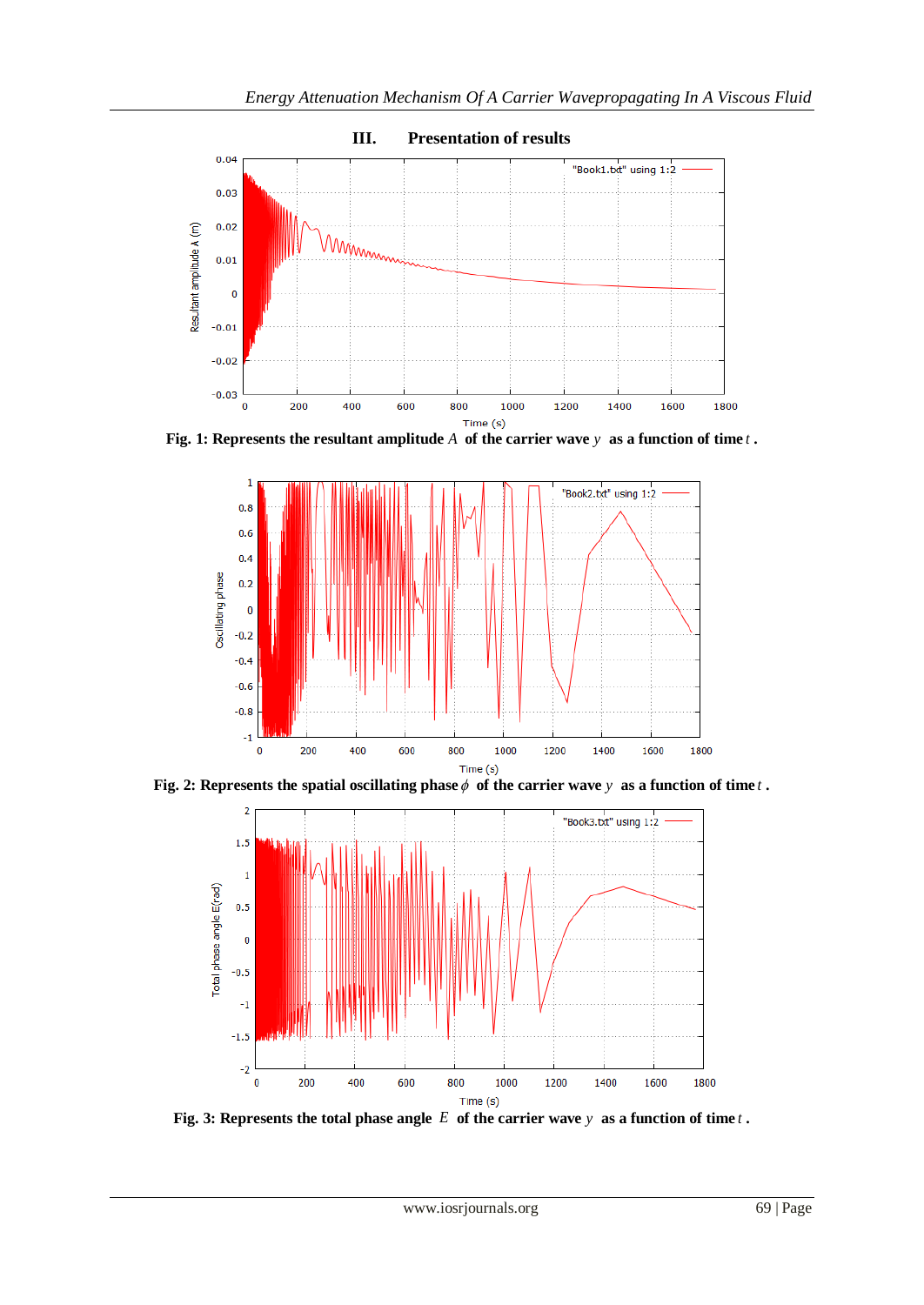

**Fig. 5: Represents the group angular velocity**  $w_g$  **of the carrier wave**  $y$  **as a function of time**  $t$ **.** 



Fig. 6: Represents the characteristic angle velocity Z  $\sigma$  f the carrier wave  $y$  as a function of time  $t$ .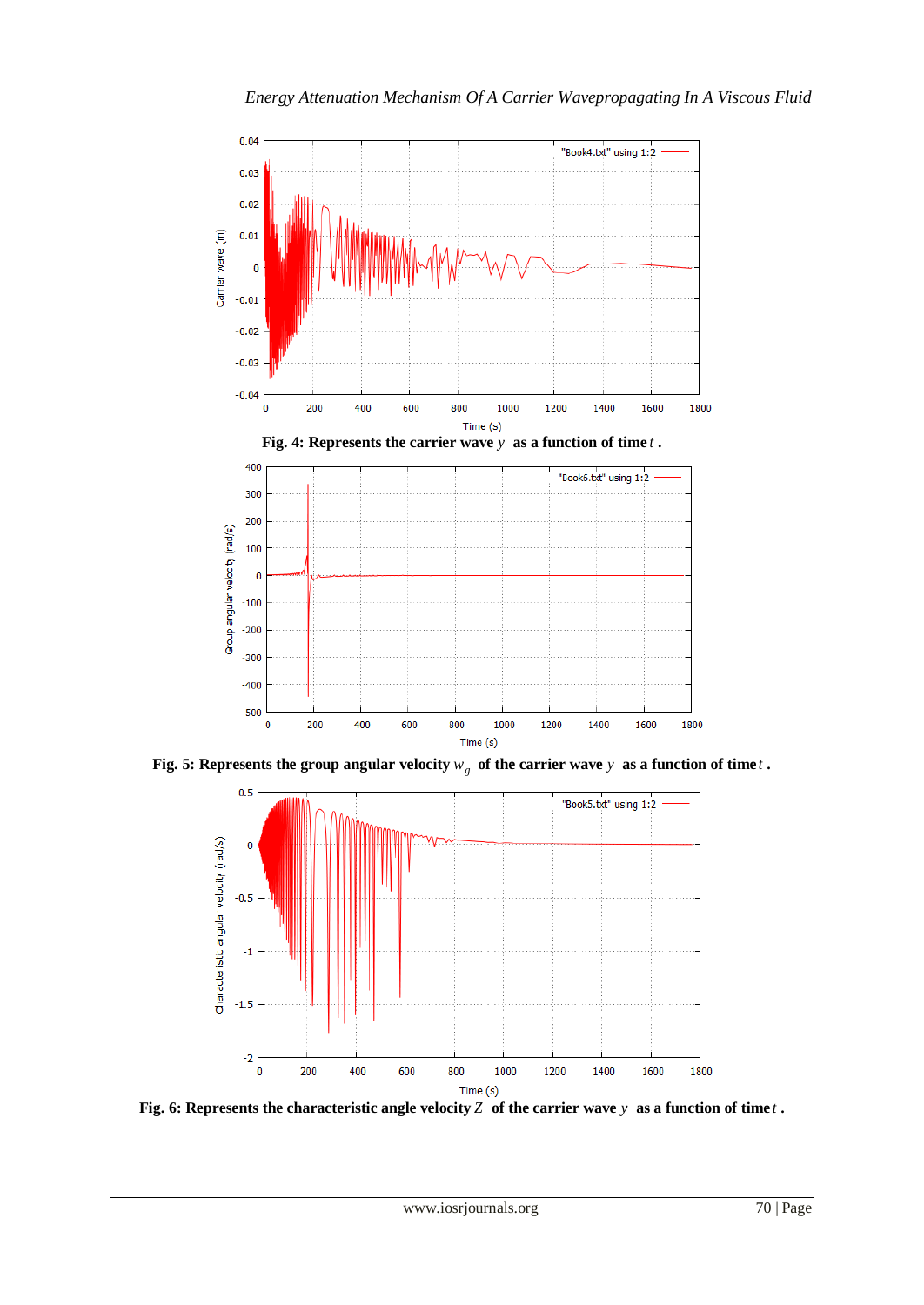

Fig. 7: Represents the phase velocity  $v_p$  of the carrier wave y as a function of time t.



Fig. 8: Represents the radial velocity  $v_r$  of the carrier wave  $y$  as a function of time  $t$  **.** 



Fig. 9: Represents the maximum velocity  $v_m$  of the carrier wave  $y$  as a function of time  $t$  **.**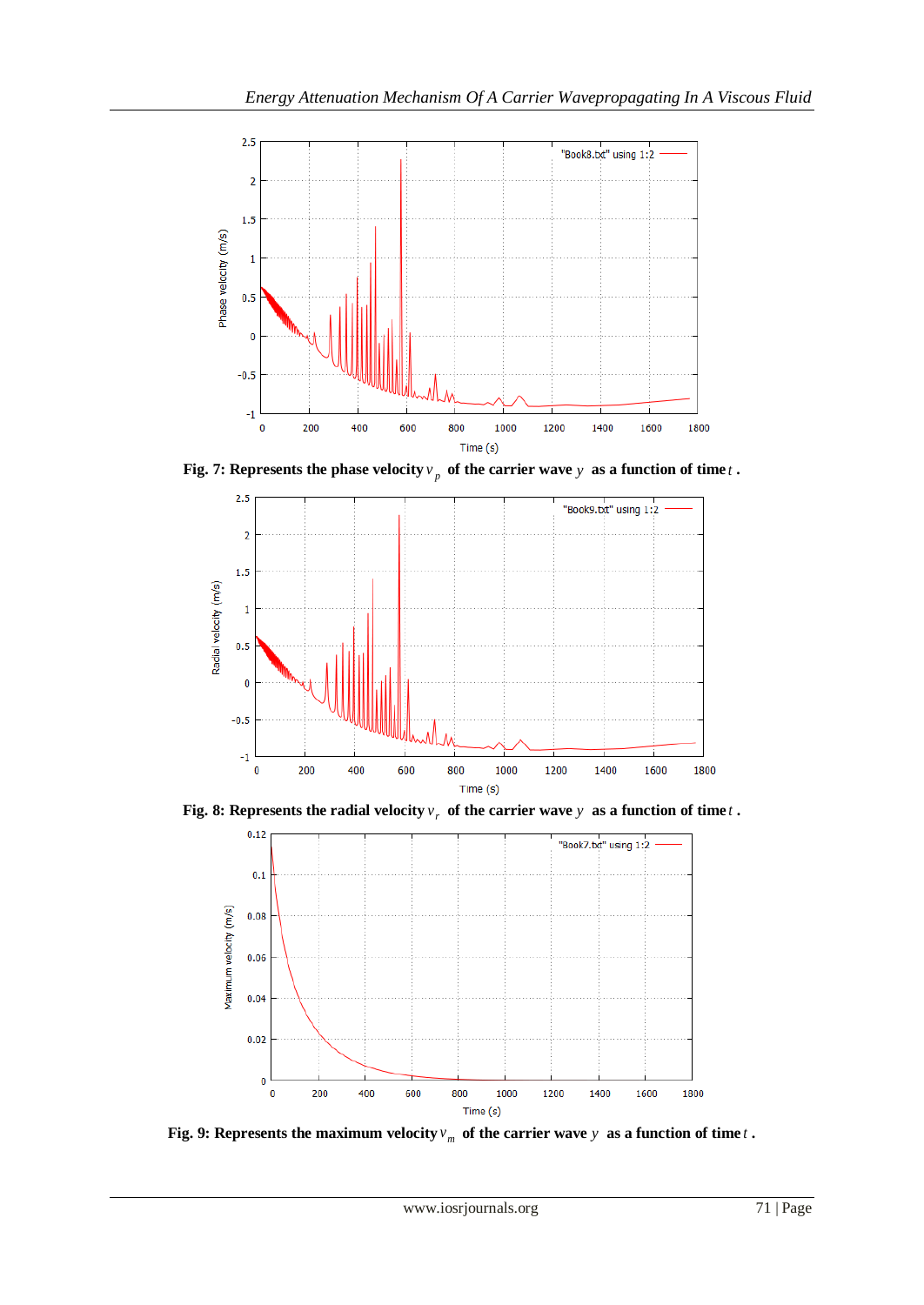

**Fig. 10: Represents the Energy** E **of the carrier wave** *y* **as a function of time** *t* **.**

## **IV. Disscusion Of Results**

It is clear from fig. 1, that the resultant amplitude of the constituted carrier wave shows blurred spectrum when  $0 \le t \le 200s$  and this is when the multiplicative factor  $0 \le \lambda \le 277$ . In the interval of the multiplicative factor  $278 \le \lambda \le 485$  is  $3627 \le \lambda \le 6874$  and  $200 \le t \le 810s$ , the resultant amplitude oscillates monochromatically. After this time, it consistently attenuates with rapid damping to zero at the critical value of  $\lambda$  =505 and with a survival time of 1766s. Our calculation actually reveals that within the interval of the multiplicative factor  $0 \le \lambda \le 166$  and the time  $0 \le t \le 100$ *s*, the amplitude of the carrier wave oscillates with both real and imaginary values. Consequently, the amplitude of the carrier wave is actually made up of the imaginary and real part,  $A = A_1 + iA_2$ . As a result the motion is actually two-dimensional (2D). Thus  $A_1$  and

 $A_2$  are the components of the amplitude in x and y - directions, and A is tangential to the path of the moving amplitude in the carrier wave.In the regions where the amplitude of the carrier wave is greater than either of the amplitude of the individual wave, we have constructive interference that means the path difference is  $(\varepsilon + \varepsilon' \lambda)$ , otherwise, it is destructive in which case the path difference is  $(\varepsilon - \varepsilon' \lambda)$ 

The initial blurred spectrum is an indication of a constant agitation by the intrinsic parameters of the 'host wave' to resist, thereby suppressing the destructive influence of the interfering 'parasitic wave'. During this period, although unnoticeable as it may, but much imaginary harm would have been done to the constituent parameters of the physical system of the 'host wave'.

The graph of the spatial oscillating phase (SOP)of the carrier wave as shown in fig. 2, first experiences a temporary depletion when the time is about 50s with a high absolute value of 0.5336 rad. It also shows blurred behaviour in the interval  $0 \le \lambda \le 277$ . While beyond 200s and the in the interval  $277 \le \lambda \le 505$  the spectrum displays a monochromatic behaviour.Thus the spectrum shows a blurred characteristic up to 200s followed by a gradual depletion of the wave form. The blurred nature of the spectra is an indication of the resistance of the intrinsic parameters of the 'host wave' to the destructive tendency of the interfering 'parasitic wave'. While the subsequent depleting behaviour involves a slowdecay process, resulting to a gradual reduction and weakening in the initial strength of the intrinsic parameters of the spatial oscillating phase of the host system. The SOP oscillates between the maximum and minimum values of +1 and -1. In phasor language,for positive SOP, 1 *y* leads  $y_2$  and  $\varepsilon$  leads  $\varepsilon'$  (or  $\varepsilon'$  lags  $\varepsilon$  ) in the CCW, whilefor negative of SOP,  $y_2$  leads  $y_1$  and  $\varepsilon'$  leads  $\varepsilon$  (or  $\varepsilon$  lags  $\varepsilon'$ ). Finally the SOPattains a value of 0.768538 rad after1476sand decreases to zero in the limits of the

multiplicativefactor  $\lambda$ . The graph of the total phase angle ofthe carrier wave as a function of time is shown in fig. 3.The total phase angle also show blurred spectrum in the interval when  $0 \le t \le 100$ *s* and thereafter the spectrum is purely monochromatic indicative of the predominance of the 'parasitic wave' as now purely the only

The spectrum of the displacement vector of the CCW as a function of time shown in fig. 4 is similar to that of fig. 1 and 2, since the CCW is the product of the resultant amplitude A and the spatial oscillating phase  $\phi$ . The exception to this similarity is that the CCW oscillates non-consistently with quadratic dispersion before it finally comes to rest. As we can generally observe in all the spectra, they show exemplary behaviour or a sharp transition from one system phase to another when the time is greater than 200s. But after a prolonged time, the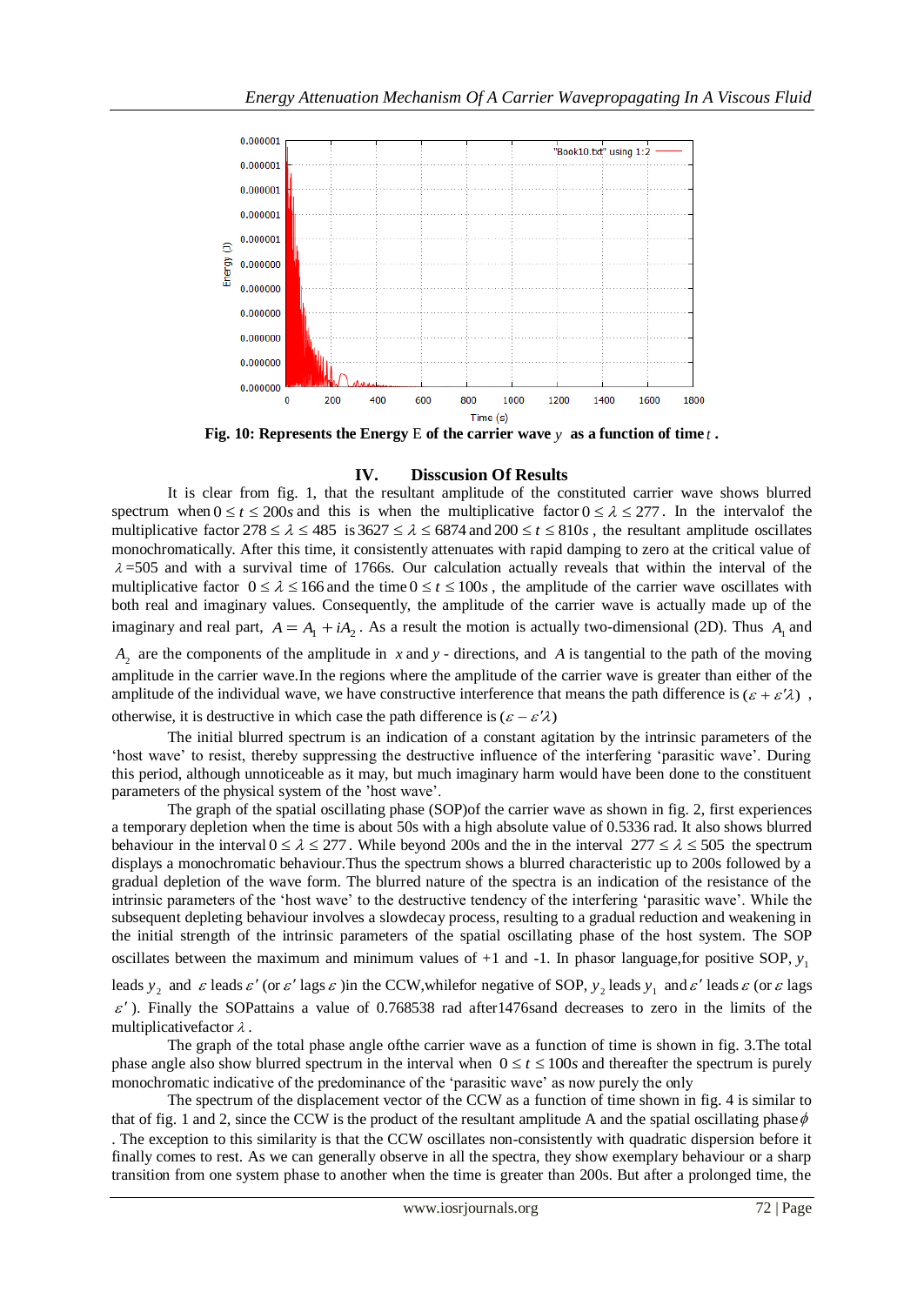constituents of the carrier wave become monochromatic in nature signifying a predominance of the 'parasitic wave'. In this case, the group velocity of the carrier wave becomes equal to the phase velocity.

The graph of the spectrum of the group angular velocity (GAV) ofthe carrier wave as a function of time as shown in fig. 5, almost show undefined behaviour everywhere except at time  $t = 90$  s with a maximum and minimum values of 340 rad/s and -440 rad/s. The undefined behaviour of the group angular velocity reveals that the two combining waves do not have affinity for one another. The predominant behaviour of the GAV of the carrier wave at this particular time is referred to as the wave packet. The wave packet is a localized pulse that is composed of both the 'host wave' and the 'parasitic wave' that cancel each other everywhere else except at this time during the interference. Since each component of the wave packet has different phase velocity in the medium, the modulation propagation number  $(k - k'\lambda)$  of the components of the carrier wave changes in the medium and consequently the group velocity changes. This results to a change in the width of the wave packet.

Where for positive values of the GAV means constructive interference between the two waves and negative values of the GAV means destructive interference between the two waves.

The graphs of the spectrum of the characteristic angular velocity (CAV), the phase velocity and the radial velocity ofthe CCW as a function of time are shown in figs. 6, 7 and 8.The spectrum for the CAV show more of negative values which is an indication of high repulsive behaviour between the two interfering waves and this invariably means destructive interference between them. The CAV experiences critical damping after t  $\geq$  600s. The CAV, the phase velocity and the radial velocity exhibit the same damping behaviour after t  $\geq$ 600s. However, the wave mechanics of the phase and radial velocity are almost the inverse of the CAV. They initially show blurred behaviour up to 166s and thereafter, they all exhibit monochromatic property before they finally attenuate to zero in the limits of  $\lambda = 505$ .

The maximum velocity and the energy attenuation mechanism of the CCW are both represented by figs. 9 and 10.Our calculation shows that the maximum velocityconsistently attenuates exponentially to zero after 745s when the multiplicative factor  $\lambda = 479$ . The properties of the energy of the CCW as it attenuates to zero is similar in explanation to those of the resultant amplitude and spatial oscillating phase shown in figs. 1 and 2. The nature of the energy wave mechanics which is represented by the spectrum of fig.10is a consequence of the highly viscous medium where the CCW is propagating. From the figure, the energy spectrum is initially blurred before 200s after the interference, and after this time, it experiences depletion,thereby becoming monochromatic in character. Theaverage survival time for the energy possess by the CCW in the viscous fluid is about 600s instead of the usual 1766s for the other several properties of the carrier wave. However, we believe that for a less viscous and non-viscous fluid (air)the attenuation of the energy in such mediawould be very small, as a result the energy is expected to fluctuate with highly improved oscillating amplitude for a longer period of time.

## **V. Conclusion**

The initial blurred attenuating spectra behaviour of the CCWand its several properties is a consequence of the fact that whenacarrier waveis propagating in a viscous fluid under any given circumstance, its wave form do not steadily go to zero immediately, rather it fluctuates. The fluctuation is due to the constructive and destructive interference of both the 'host wave' and the 'parasitic wave' contained in the CCW.

Also the initial irregular behaviour exhibited by the CCWand its several properties during the damping process, is due to the resistance pose by the 'host wave in an attempt to annul the destructive effects of the interfering 'parasitic wave'. The spectrum of the characteristic angular velocity and the group angular velocity converge to the same value when the raising multiplier is a maximum and both of them seem to be oppositely related.

The subsequentgradual depletion of the wave form of the CCW and its several properties characterizes a predominance of the 'parasitic wave' since all the active constituents of the 'host wave' would have been eroded.This situation leads to a steady decay process resulting to a gradual reduction and weakening of the initial strength

Of the intrinsic parameters of the host system. It is therefore the choice of the varying series interval of the multiplicative factor that would determine the life span of the CCW. The greater the value of the series interval the shorter the life span, and vice versa.

#### **5.1 Suggestions for further work**

This study in theory and practice can be extended to investigate wave interference and propagation in three- dimensional (3D) systems. The CCW we developed in this work can be utilized in the deductive and predictive study of wave attenuation in exploration geophysics and telecommunication engineering. This work can also be extended to investigate energy attenuation in a HIV/AIDS patient.